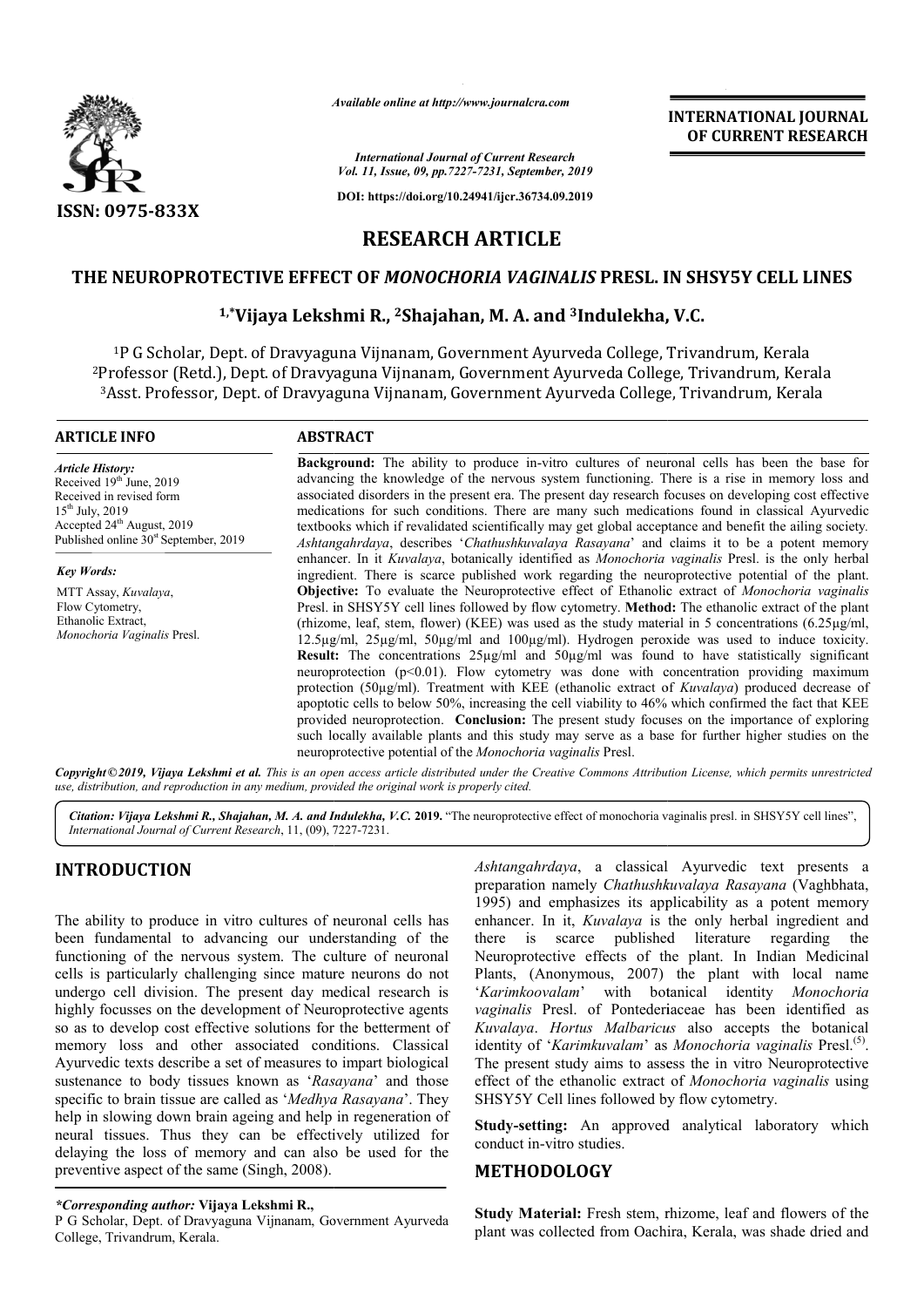powdered into fine powder. The dried powder of the sample was subjected to refluxing with ethanol and fractional distillation in Leibig's condensor to obtain the Ethanolic extract.

**Procedure:** SHSY-5Y (Neuroblastoma cells) cell line was purchased from National Centre For Cell Sciences Pune and was maintained in Dulbecco's modified eagles media (HIMEDIA) from National Centre for Cell Sciences (NCCS), Pune, India and maintained Dulbecco's Modified Eagles medium(DMEM) (Sigma Aldrich, USA). The cell line was cultured in 25 cm<sup>2</sup> tissue culture flask with DMEM supplemented with  $10\%$  FBS, L-glutamine, sodium 10% FBS, L-glutamine, sodium bicarbonate and antibiotic solution containing: Penicillin (100U/ml), Streptomycin (100µg/ml), and Amphoteracin B (2.5µg/ml). Cultured cell lines were kept at 37ºC in a humidified  $5\%$  CO<sub>2</sub> incubator (NBS Eppendorf, Germany). The viability of cells were evaluated by direct observation of cells by Inverted phase contrast microscope and followed by MTT assay method. Two days old confluent monolayer of cells were trypsinized and the cells were suspended in 10% growth medium, 100 $\mu$ l cell suspension (5x10<sup>4</sup> cells/well) was seeded in 96 well tissue culture plate and incubated at 37ºC in a humidified  $5\%$  CO<sub>2</sub> incubator. 1mg of the sample was weighed and completely dissolved in 1mL DMEM using a cyclomixer. The extract solution was filtered through 0.22 µm Millipore syringe filter to ensure the sterility.  $H_2O_2$  (150 $\mu$ M) was added to induce toxicity.

**Neuroprotective Evaluation:** After attaining sufficient growth,  $H_2O_2$  (150 $\mu$ M) was added to induce toxicity and incubated for one hour, prepared extracts in 5% DMEM were five times serially diluted by two fold dilution  $(100\mu g, 50\mu g,$ 25µg, 12.5µg, 6.25µg in 500µl of 5% DMEM) and each concentration of 100µl were added in triplicates to the respective wells and incubated at  $37^{\circ}$ C in a humidified  $5\%$  CO<sub>2</sub> incubator.Entire plate was observed at an interval of each 24 hours; up to 72 hours in an inverted phase contrast tissue culture microscope (Olympus CKX41 with Optika Pro5 CCD camera) and microscopic observation were recorded as images. Any detectable changes in the morphology of the cells, such as rounding or shrinking of cells, granulation and vacuolization in the cytoplasm of the cells were considered as indicators of cytotoxicity.

**Neuroprotective activity by MTT Method:** Fifteen mg of MTT (Sigma, M-5655) was reconstituted in 3 ml Phosphate Buffered Saline until completely dissolved and sterilized by filter sterilization. After 24 hours of incubation period, the sample content in wells were removed and  $3.0\mu$ l of reconstituted MTT solution was added to all test and cell control wells, the plate was gently shaken well, then incubated at  $37^{\circ}$ C in a humidified  $5\%$  CO<sub>2</sub> incubator for 4 hours. After the incubation period, the supernatant was removed and 100µl of MTT Solubilization Solution DMSO was added and the wells were mixed gently by pipetting up and down in order to solubilize the formazan crystals. The absorbance values were measured by using microplate reader at a wavelength of 540 nm. The percentage of growth inhibition was calculated using the formula:

**Flow cytometry:** SHSY5Y (Neuroblastoma) cells were cultured as per standard procedures described earlier. After attaining sufficient growth,  $H_2O_2$  (150 $\mu$ M) was added to

induce toxicity and incubated for one hour, and treated with

selected concentration of sample (KEE- 50µg/mL) and incubated for 24 hours. The cells were trypsinized after incubation and 100 μL of cells in suspension was transferred to separate tubes. To the tubes added 100 μL of the Muse<sup>TM</sup> Annexin V & Dead Cell Reagent to each tube. The tubes were mixed thoroughly by pipetting up and down or vortexing at a medium speed for 3 to 5 seconds followed by incubation for 20 minutes at room temperature in the dark. The cells were analyzed in a flow cytometer and analyzed using Muse flow cytometry software. Cells were gated against untreated control cells and analyzed for apoptosis using Muse FCS 3.0 software.

## **OBSERVATIONS AND RESULTS**

## **Results of MTT ASSAY**



**Control**







**6.25µg/ml**



**12.5µg/ml**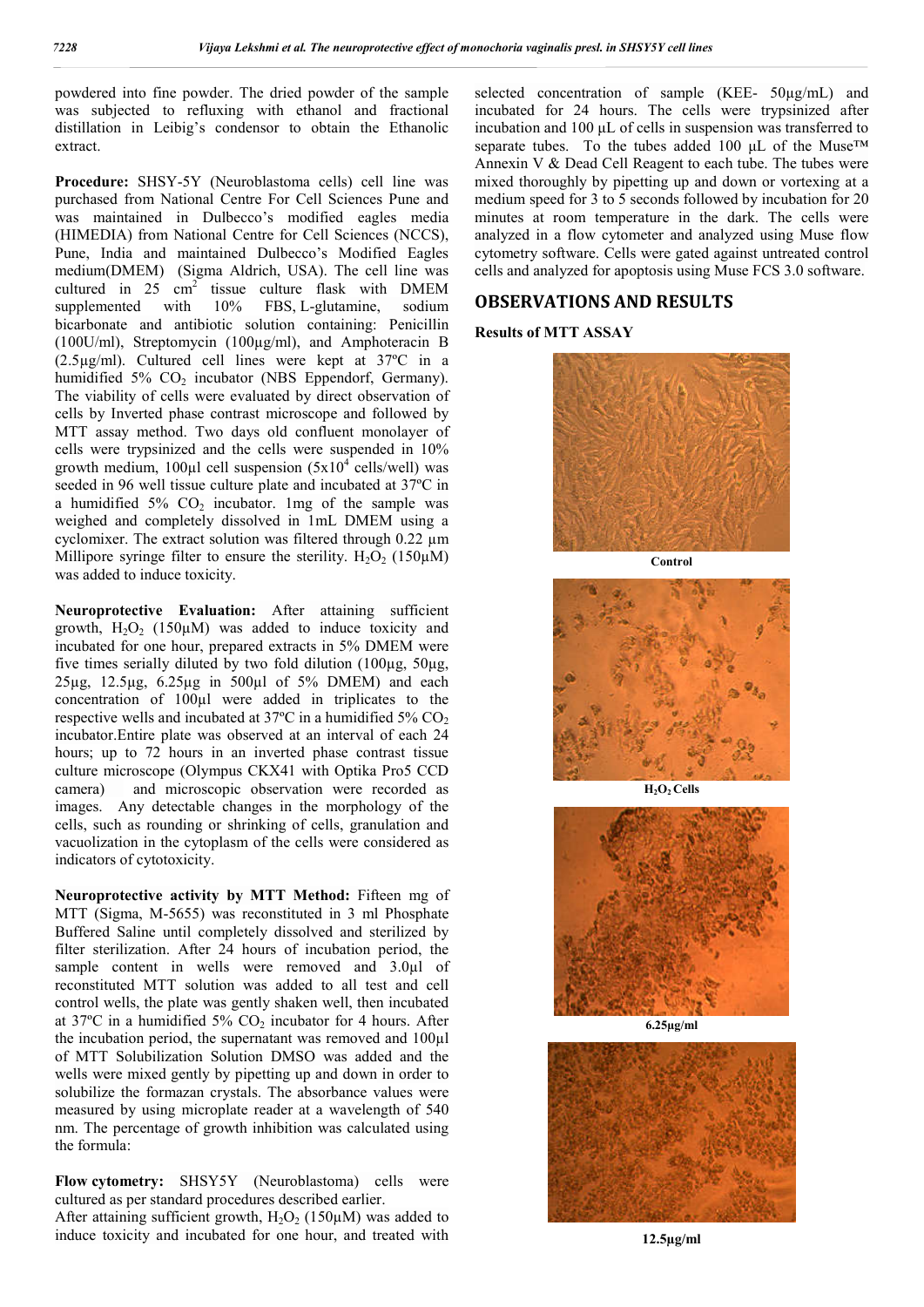

**25µg/ml**



**50µg/ml**



**100µg/ml Fig 1. Results of MTT ASSAY Table 1. Results of ANOVA**

| Sample                        | Mean  | Std. Deviation | % of viability |
|-------------------------------|-------|----------------|----------------|
| Control                       | 0.608 | 0.033          | 100            |
| H <sub>2</sub> O <sub>2</sub> | 0.145 | 0.006          | 23.8           |
| 6.25                          | 0.163 | 0.021          | 26.9           |
| 12.5                          | 0.18  | 0.02           | 29.5           |
| 25                            | 0.267 | 0.032          | 43.9           |
| 50                            | 0.276 | 0.03           | 45.4           |
| 100                           | 0.172 | 0.02           | 28.2           |

**Table 2. Table showing multiple comparison between different treatment groups**

| Multiple comparison                      | Mean Difference | Std. Error | P       |
|------------------------------------------|-----------------|------------|---------|
| Control VS H <sub>2</sub> O <sub>2</sub> | 0.463           | 0.020      | < 0.001 |
| Control VS 6.25                          | 0.445           | 0.020      | < 0.001 |
| Control VS 12.5                          | 0.429           | 0.020      | < 0.001 |
| Control VS 25                            | 0.341           | 0.020      | < 0.001 |
| Control VS 50                            | 0.332           | 0.020      | < 0.001 |
| Control VS 100                           | 0.437           | 0.020      | < 0.001 |
| $H_2O_2$ VS 6.25                         | $-0.018$        | 0.020      | 0.373   |
| $H_2O_2$ VS 12.5                         | $-0.035$        | 0.020      | 0.106   |
| $H2O2$ VS 25                             | $-0.122$        | 0.020      | < 0.001 |
| $H_2O_2$ VS 50                           | $-0.131$        | 0.020      | < 0.001 |
| H <sub>2</sub> O <sub>2</sub> VS 100     | $-0.027$        | 0.020      | 0.206   |
| 6.25 VS 12.5                             | $-0.016$        | 0.020      | 0.433   |
| 6.25 VS 25                               | $-0.104$        | 0.020      | < 0.001 |
| 6.25 VS 50                               | $-0.113$        | 0.020      | < 0.001 |
| 6.25 VS 100                              | $-0.008$        | 0.020      | 0.692   |
| 12.5 VS 25                               | $-0.088$        | 0.020      | 0.001   |
| 12.5 VS 50                               | $-0.097$        | 0.020      | < 0.001 |
| 12.5 VS 100                              | 0.008           | 0.020      | 0.692   |
| 25 VS 50                                 | $-0.009$        | 0.020      | 0.652   |
| 25 VS 100                                | 0.096           | 0.020      | < 0.001 |
| 50 VS 100                                | 0.105           | 0.020      | < 0.001 |



**Fig. 2. Population profile of untreated control cells- SHSY5Y**



**Fig. 3. Apoptosis profile of untreated control cells- SHSY5Y**

|                        | Cell Conc.<br>(Cells / mL) | % Gated   |
|------------------------|----------------------------|-----------|
| Live (LL):             | $1.20E + 06$               | 92.94%    |
| Early Apoptotic (LR):  | $2.12E + 04$               | 1.64%     |
| Late Apop./ Dead (UR): | 6.86E+04                   | 5.32 %    |
| Debris (UL) :          | $1.29E + 0.3$              | $0.10 \%$ |
| Total Apoptotic:       | 8.98E+04                   | 6.96%     |
|                        |                            |           |

**Fig 4. Cell distribution in untreated control cells- SHSY5Y**



**Fig 5.** Population profile of cells treated with  $H_2O_2$ 

**Statistical Analysis:** The results were statistically analyzed using one way ANOVA. It was observed that the concentrations of 25µg/ml and 50µg/ml had significant protection with a p value < 0.001.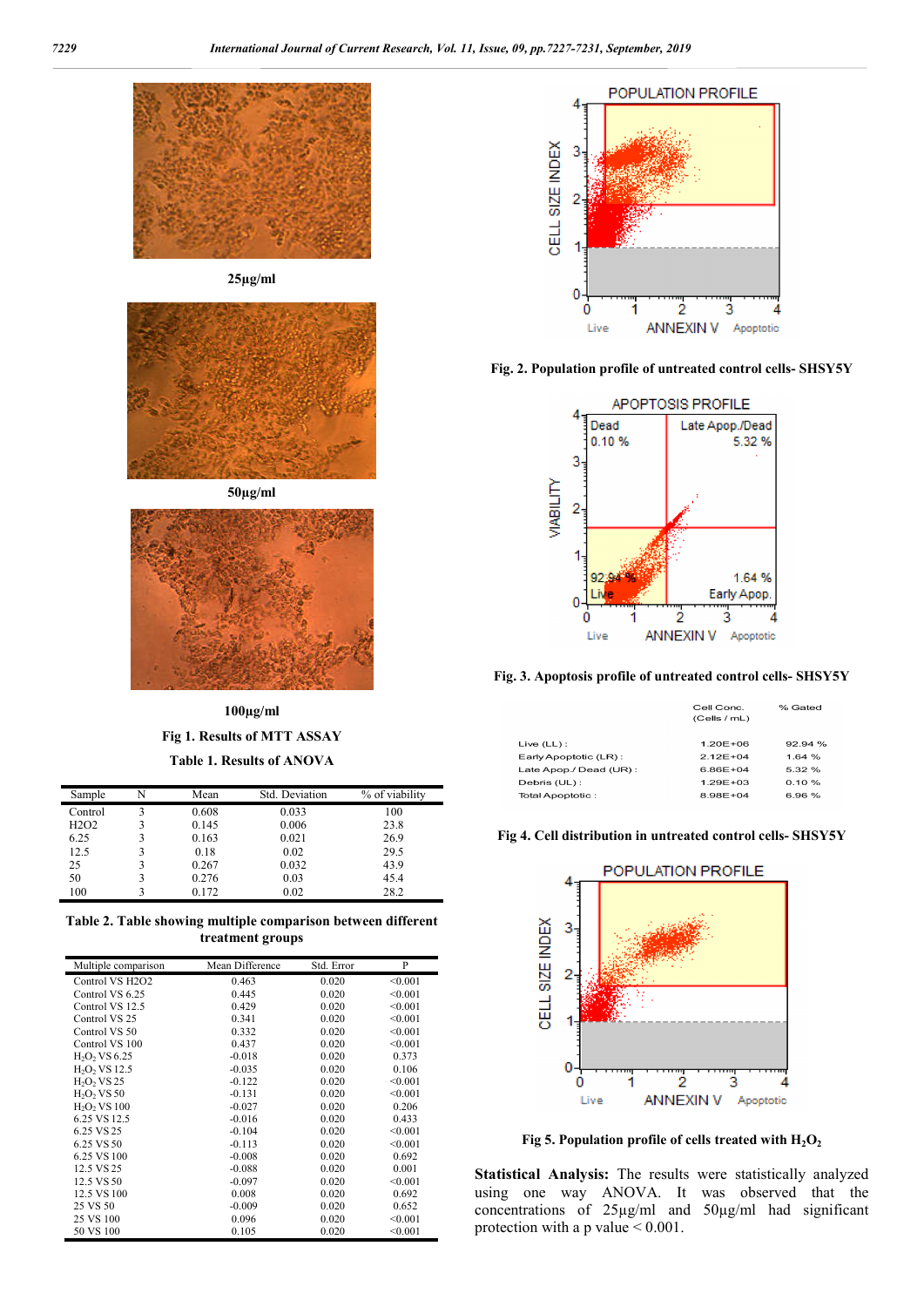

Fig. 6. Apoptosis profile of cells treated with  $H_2O_2$ 

|                        | Cell Conc.<br>(Cells / mL) | % Gated |
|------------------------|----------------------------|---------|
| $Live (LL)$ :          | $9.48E + 05$               | 38.85 % |
| Early Apoptotic (LR):  | $4.39E + 04$               | 1.80%   |
| Late Apop./ Dead (UR): | 1.28E+06                   | 52.25 % |
| Debris (UL):           | $1.73E + 0.5$              | 7.10 %  |
| Total Apoptotic:       | 1.32E+06                   | 54.05%  |
|                        |                            |         |

Fig. 7. Cell distribution in cells treated with  $H_2O_2$ 



**Fig. 8. Population profile of cells treated with Sample KEE**



**Fig 9. Apoptosis profile of cells treated with Sample KEE**

|                        | Cell Conc.<br>(Cells / mL) | % Gated |
|------------------------|----------------------------|---------|
| Live $(LL)$ :          | 1.42F+06                   | 45.23 % |
| Early Apoptotic (LR):  | 466F+04                    | 1.48%   |
| Late Apop./ Dead (UR): | 1.48F+06                   | 47.15%  |
| Debris (UL) :          | 1.93E+05                   | 6.15%   |
| Total Apoptotic:       | $1.53E + 06$               | 48.63%  |

**Fig 10. Cell distribution in cells treated with Sample KEE**

To analyze and compare within groups multiple comparison was done using Post-Hoc Analysis. On Comparing between different groups by Post-Hoc analysis it was observed that 25µg/ml and 50µg/ml shows a significant protection with p <0.001 compared to other groups.

**Results of Flow Cytometry:** Annexin V– FITC analysis has shown significant increase in apoptotic cells  $(58%)$  of  $H_2O_2$ treated cells when compared with untreated control cells (6%). Treatment with KEE (Ethanolic extract of *Kuvalaya*) has produced decrease of apoptotic cells to below 50%, increasing the cell viability to 46%.

## **DISCUSSION**

There is an emerging need for developing cost effective medicines with less side effects for providing betterment of health of ailing society. Much research should be focused on locally available medicinal plants for their unexplored uses which can pave a long way in providing new medicines. This was such a study which explored the neuroprotective potential of a plant *Kuvalaya* locally identified as *Monochoria vaginalis* Presl. in Kerala which is very widely available in the marshy regions of the state. The study consisted of evaluating the Neuroprotective effect of Ethanolic extract of *Kuvalaya* (KEE) in SHSY5Y cell lines followed by its flow cytometry. The ability to produce in vitro cultures of neuronal cells has been fundamental to advancing our understanding of the functioning of the nervous system. SH-SY5Y, which has been cultured and used extensively in research on neuronal cells which was also used in the present study. The viability of cells were evaluated by direct observation of cells by Inverted phase contrast microscope and followed by MTT assay method. After conducting the MTT assay results were statistically analyzed using one way ANOVA. It was observed that the concentrations of 25µg/ml and 50µg/ml had significant protection with a p value  $\leq 0.001$ . On doing Flow Cytometry SHSY5Y (Neuroblastoma) cells were cultured as per standard procedures described earlier. The results revealed that the sample KEE showed a total apoptosis of 48.63% which was less than that shown by Hydrogen peroxide (54.04%) which proved its neuroprotective effect. Though the total apoptotic percentage was not comparable with the untreated cell sample (6.96%) the sample KEE still provided Neuroprotection.

#### **Conclusion**

The study thus proved that the Ethanolic extract of Kuvalaya does have neuroprotective effects as proved by the results of MTT Assay and Flow Cytometry. Further studies should be conducted for in depth analysis of the Neuroprotective potential and this study may serve as a base for further studies.

#### **Conflict of interest:** Nil

**Funding:** Nil